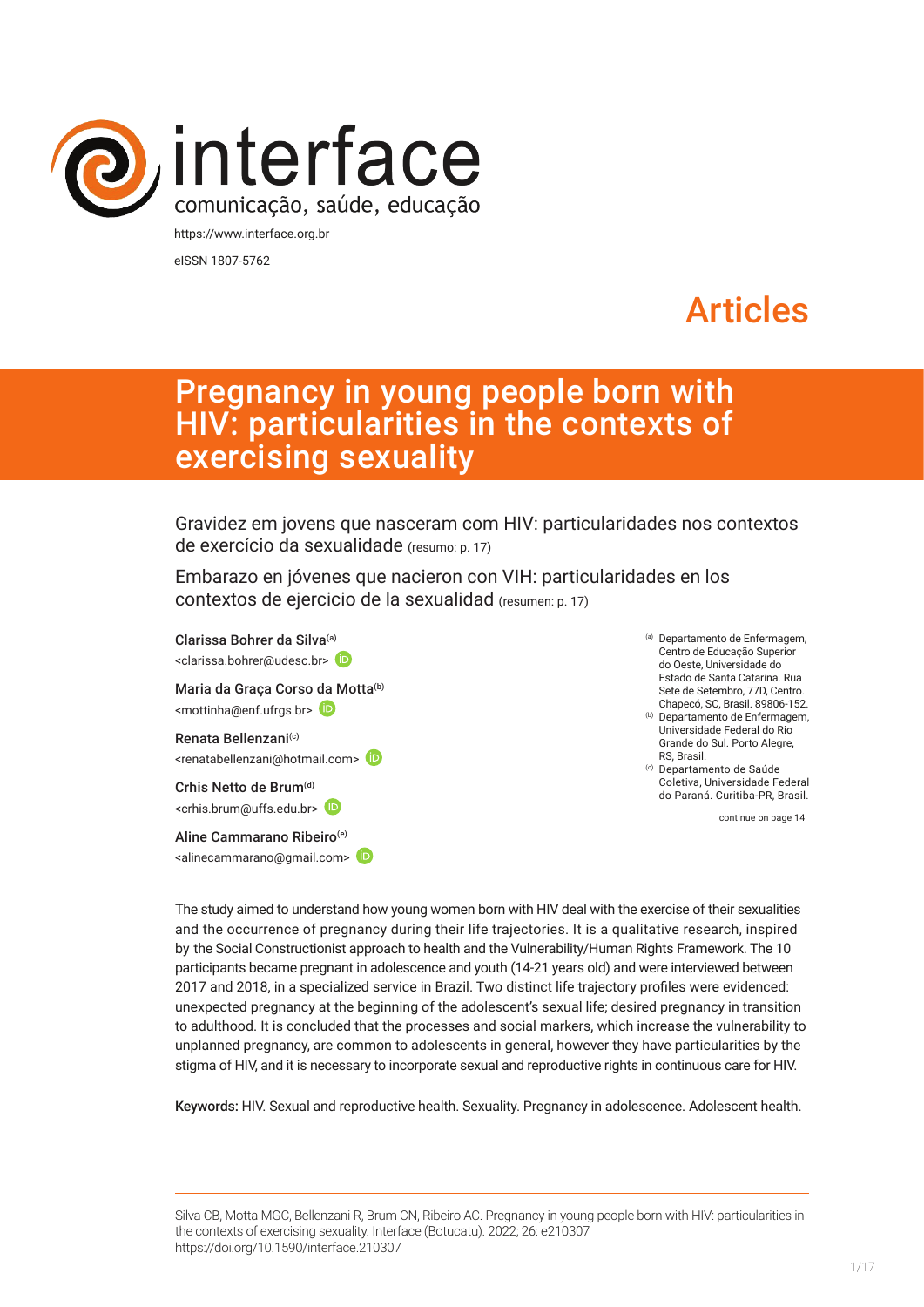# **Introduction**

**©** 

At the start of the human immunodeficiency virus (HIV) epidemic, women affected by the virus were strongly censored and discouraged by the health team regarding the possibility of becoming pregnant, due to the representation of the idea that this condition did not translate into a familiar and safe place for a child, who would be exposed to a series of risks – drugs, "inappropriate" sexual behavior, socioeconomic vulnerability - resulting in repressed desires, abandonment of treatment, or even abortion<sup>1</sup>. Currently, it is admissible to assume that the advances in technology and clinical treatment make it possible to live better with this chronic disease due to the expansion of future perspectives, which makes it possible to build projects in daily life, including those related to reproduction<sup>2</sup>.

In this sense, young women living with HIV demand that health services promote their sexual and reproductive rights<sup>3</sup>. The free, safe and interrelated exercise of these rights is only feasible when sexual life and its possible reproductive consequences are within the sphere of conscious choice and not of the absence of social support, educational guidance and access to preventive resources<sup>4</sup>.

However, it is necessary to advance in the discussion of the full exercise of sexuality in adolescence and youth as a right<sup>5</sup>, of pleasurable dimension, of intimacy, and of accomplishment of projects, problematizing the normative-preventive discourse that the sexual practice is, necessarily, risky<sup>6</sup>. Envisaging this demand in health is important so that the exercise of sexuality and reproduction no longer occurs in contexts of misinformation and scarce reflection, but rather, with planning that leads to conscious choices and the search for adequate services and resources.

Unplanned pregnancy is defined as resulting from a process in which the free decision of the woman or couple for its occurrence did not exist, which can result from aspects such as difficulty in accessing information and contraceptives in the health service and/or carelessness<sup>7</sup>. It is noteworthy that the social legitimization of gender attributes often lends itself to holding women responsible for the occurrence of an unplanned pregnancy<sup>7</sup>.

From this perspective, there is a need for a better understanding of how young women who were born with HIV exercise their sexualities and the reproductive possibilities involved, in order to shed light on possible contexts of increased vulnerability to aggravations in sexual and reproductive health, such as exposure to Sexually Transmitted Infections (STI), reinfection and/or transmission of HIV, in order to plan a comprehensive health care, with practices and approaches centered on their needs and contextualized<sup>6</sup>.

From this perspective, this study aimed to understand how young women who were born with HIV deal with the exercise of their sexualities and with the occurrence of pregnancy during their life trajectories.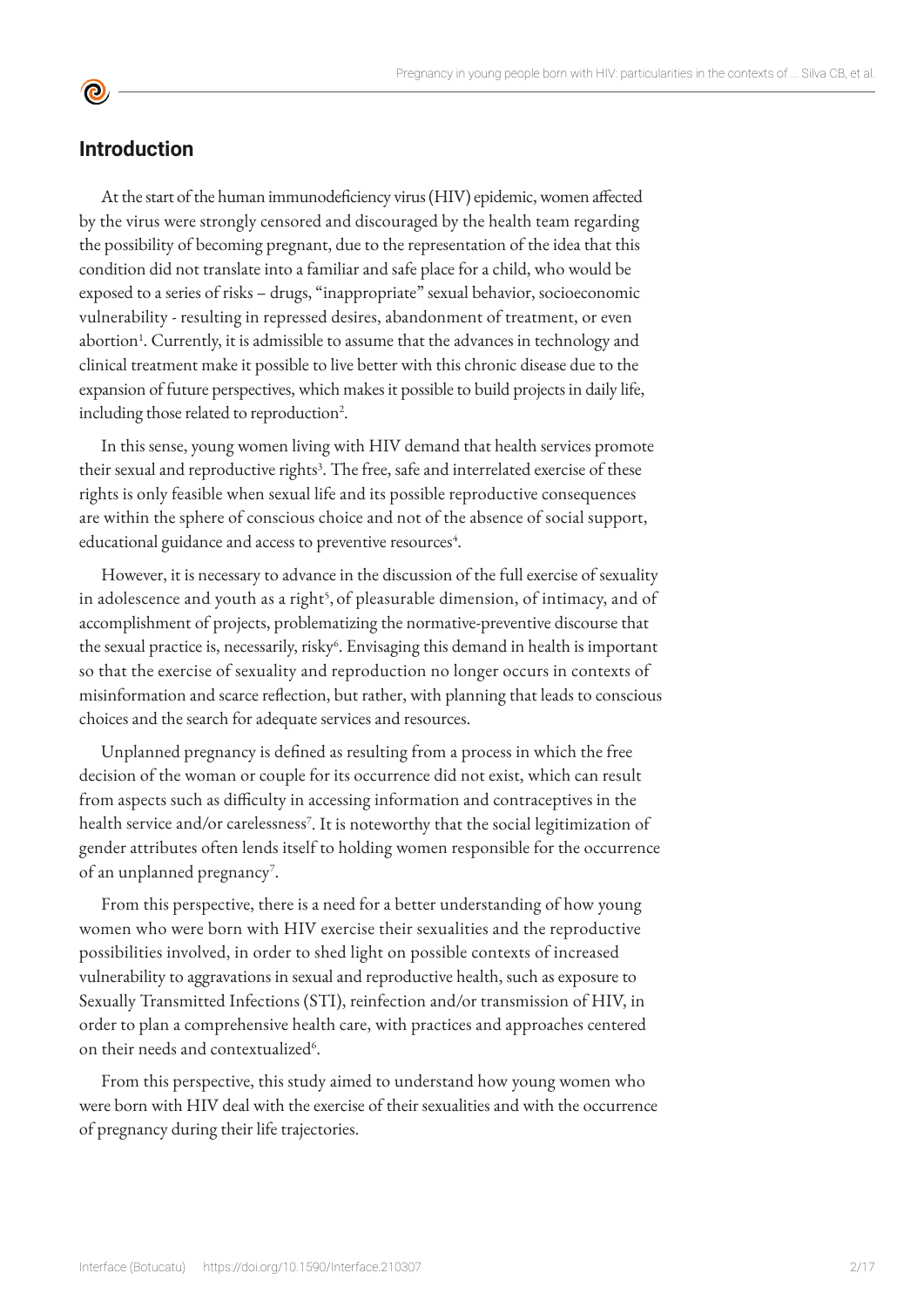# **Method**

**©** 

This is a qualitative research, inspired by the perspective of the Social Constructionist approach to health from the Vulnerability and Human Rights Framework (V&HRF)<sup>8</sup>. It is understood that the notion of vulnerability assists in a broader and less fragmented understanding of the articulated elements - social, cultural and personal trajectories involved in the production of sexuality and reproduction. Among these, we highlight the elements in the programmatic level, such as access to information, guidance and health care, which strengthen the conditions favorable to the exercise of these rights and, simultaneously, mitigate those conditions of a structural nature that limit such exercise such as social inequalities, and oppression by gender, color/ethnicity, sexual orientation and identity. These structural conditions add to the difficulties of living with HIV, such as the stigma of the disease that reverberates in discriminations, or even those linked to the very condition of adolescents and young people in certain social contexts.

The study setting was a Specialized HIV Care Service in the southern region of Brazil. Inclusion criteria for the study were: young women (15 to 24 years old) living with HIV through vertical transmission who became pregnant during their youth. The exclusion criteria were: those young women, who were no longer in follow-up in the study setting for reasons of abandonment, change to another service or death.

The contact with the participants occurred through referral from health service professionals on the day they had scheduled appointments. Individual semi-structured interviews were used, with support from the methodology of scenes proposed in the V&HRF which looks to the experience in the terms of those who live it, surveying their repertoire of practices in singularly experienced scenes, in turn, implicated in intersubjective, sociocultural and programmatic settings. The resource to request participants to tell their stories in a more lively way as scenes, when compared to opinions or more unspecific situational reports allows the emergence of processes and relations that express in a clearer way how rights are exercised or undercut in the daily experience, as well as feelings, behaviors, actions and the relationships involved in the scenes<sup>9</sup>.

The information collection occurred in a private place in the service, in the period from June 2017 to March 2018. The duration of the interviews ranged from 30 to 90 minutes, being recorded in mp3 audio and later transcribed. The analysis was developed anchored in the reference of the  $V\&HRF^8$  so that the most expressive and recurring themes were identified on the trajectories of the young women, which were interpreted, allowing the understanding of the exposure to situations that produce or not conditions for the sexual and reproductive exercise with awareness and access to necessary resources. The study processed a synthesis of the trajectories of the participants, exploring the aspects that possibly act as protective factors or increase exposure, contributing to understanding how the phenomenon of pregnancy occurs.

The ethical aspects were attended, as set by Resolution 466/2012. The participants signed the Informed Consent Form, and all were over 18 years of age. The Research Ethics Committee, under opinions 1.844.848 and 1.912.645, approved the study.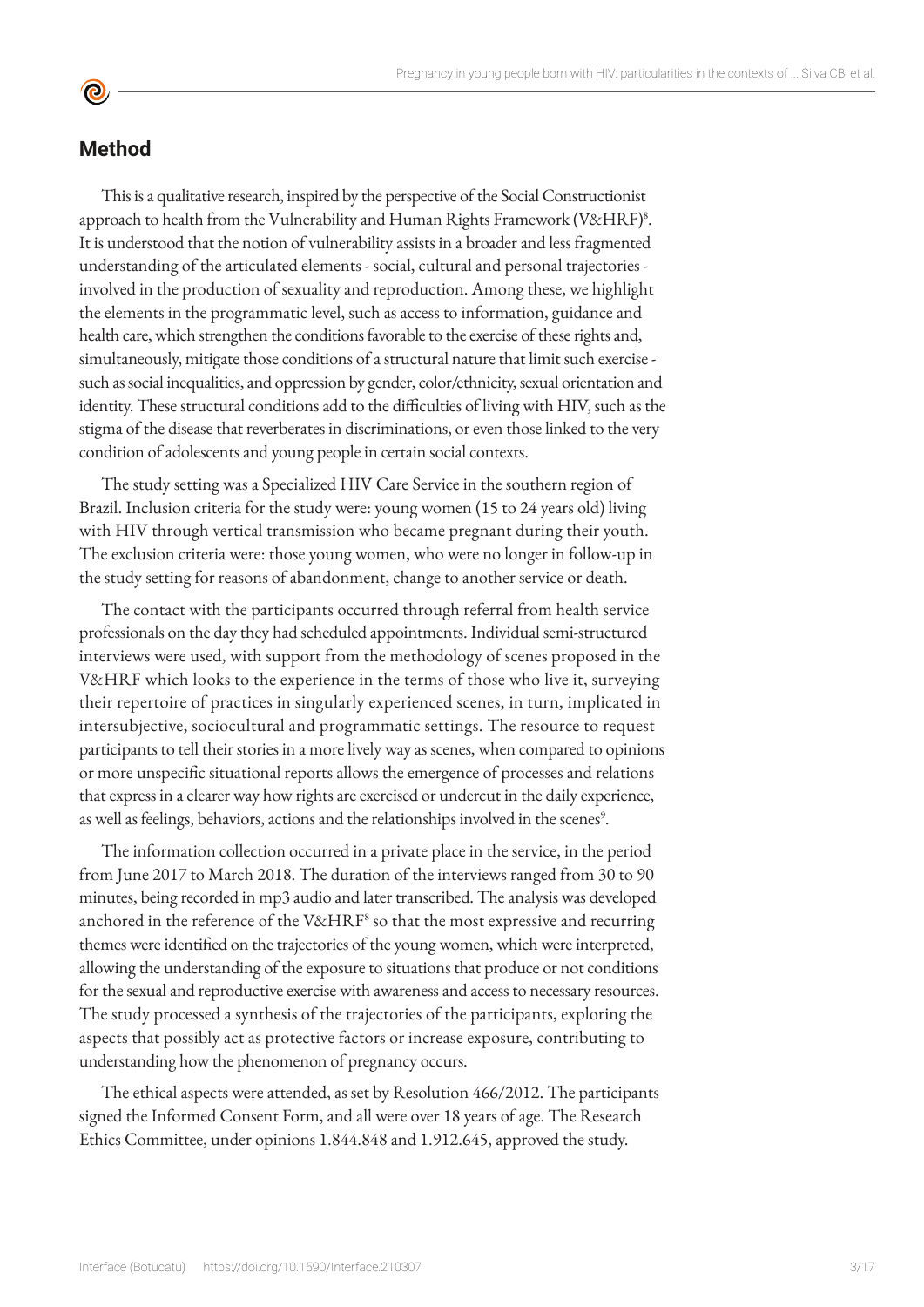# **Results**

**©** 

Although the spectrum of possible ages that the research could include was from 15 to 24, the ten research participants were between 19 and 23 years of age, and the ages at which they experienced their first pregnancy ranged from 14 to 21 years. For seven of the ten participants, motherhood occurred during adolescence (14 to 19 years old); for the other three, it occurred in the subsequent age group, at 20 and 21 years old. The subdivision into two groups, corresponding to two profiles of interviewees, organized the presentation of the results of this manuscript. In the analyses, in light of the notion of vulnerability, and seeking to grasp the longitudinality of the life history of each young person with HIV, it was possible to better understand the settings and meanings involved in the different moments of the exercise of sexuality during the life trajectories. Based on this, the meanings about the experiences of getting pregnant manifested with distinctions between the two profiles, not based only on the age group.

For one subgroup, the pregnancy occurred in a more "experimental" context of sexuality, that is, in the configuration of the first relationships and/or sexual partners, in general, "the first courtship," and under the supervision of family members, being something less expected and not consciously planned. For another group of youngsters, the pregnancy occurred at a time of greater social autonomy and in the exercise of sexuality in relation to the family of origin, which along with other psychosocial experiences demarcated the entry into adulthood. Therefore, the experience of pregnancy did not occur in a homogeneous context, nor are its meanings when comparing the two subgroups.

#### **Unexpected Pregnancy Early in Sex Life**

This group is composed of six young women, representatives of the lower social classes, according to their socio-demographic information. At the time of the interviews, four of these young women were 19 years old and two were 22 years old. All of them reported low schooling, as well as low professional training/insertion, five of them were unemployed and one worked as an informal worker. Their studies were interrupted on the occasion of pregnancies and the birth of their children, still in adolescence (three young women), of situations of exposure in the school environment of the HIV-positive condition (one young woman); or, still, involving social difficulties for living on the street (one young woman). They presented lower family incomes, denoting financial dependence on family members and government aid. Mothers still alive raised three of the interviewees, one was raised by the father (deceased mother), and two were orphans of both parents (one in a shelter and the other on the street).

The first pregnancy occurred with an average of 16.5 years of age (at 14, 16, 17, and 19 years of age), and three young women experienced more than one pregnancy (two at 19 years of age, another at 17 and 21). Regarding the marital status, three remained with their partners, the children's fathers, in a stable relationship, and three were separated from them, having returned to live with other family members.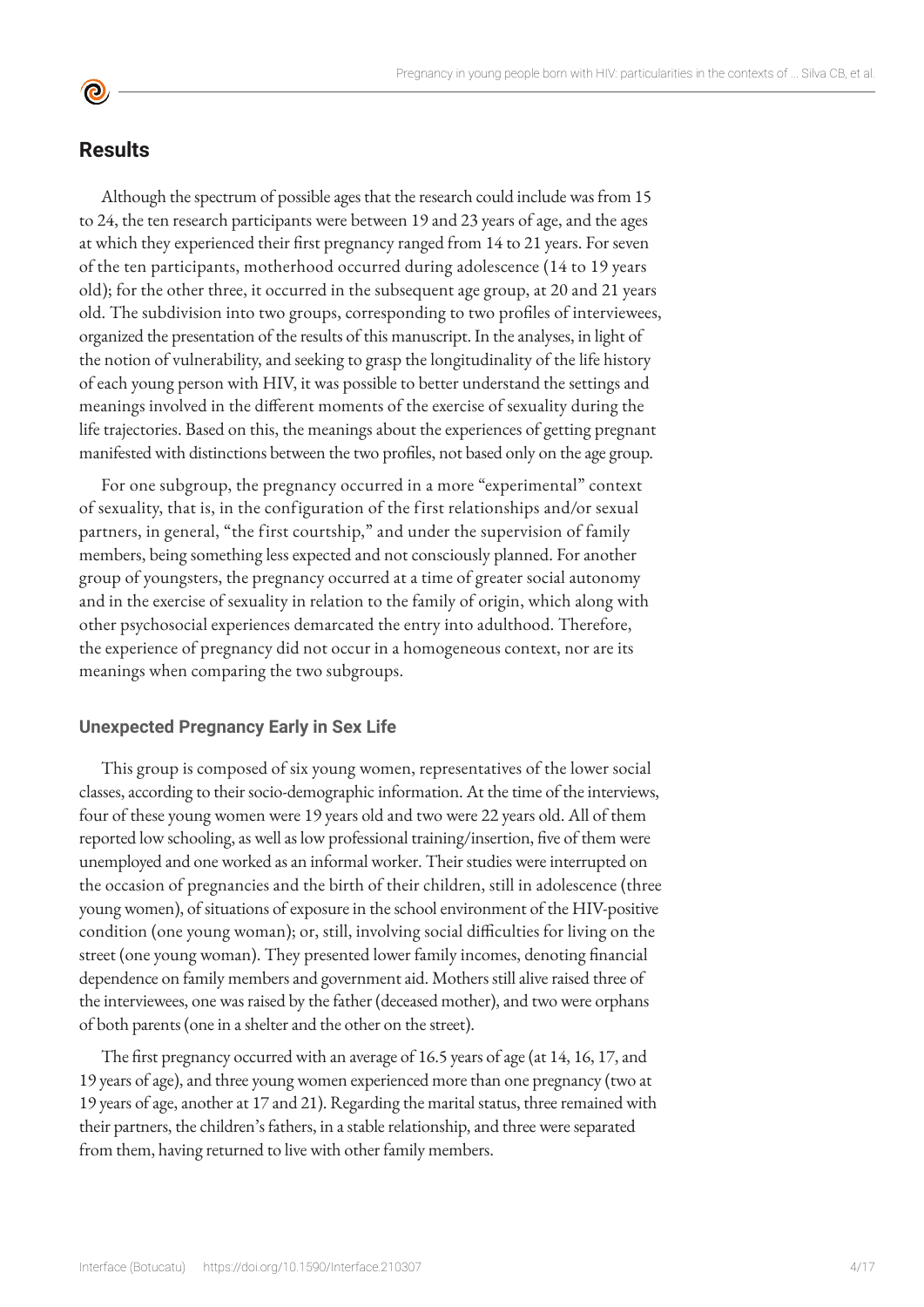

The exercise of sexuality, in this group, was permeated by the diversity of affective and sexual partnerships (between one and six sexual partners). The age of the first relationship occurred mostly in the so-called second phase of adolescence, an average of 15.6 years of age (between 13 and 18 years). Three reported that they had other sexual partners before the partner in which the pregnancy occurred.

I had some " flings", but my daughter's father was my only real boyfriend. [...] He was the second [ sexual partner].. (Young woman, 19 years old, one pregnancy at age 16, High School not completed)

I have had about 6 partners, I went out, I liked to party a lot, but I was not very flirtatious like that. (Young woman, 22 years old, three pregnancies at ages 14, 17 and 21. Elementary school not completed)

These young women began their sexual trajectories in a more impulsive way, and with the expectation that the initiative and attitude toward condom use should be from their partners, who were generally described as unconcerned about protection. Sexual activity was practiced with irregular use of condoms and contraceptives, although they affirmed that they knew the need to prevent themselves, especially with condoms.

I think I expected too much from him, because the first [partner] had the initiative to prevent himself and he didn't. And I went along with it, I think I was very " charmed". [...] I didn't think it would happen to me. (Young woman, 19 years old, one pregnancy at age 16, High School not completed)

We used [condoms] from time to time, but it was not like that [...]. I even told him because of the disease too, that there was a chance of passing it to him [...]. But he didn't want to know, he just wanted to "do it". (Young woman, 19 years old, two pregnancies one at age 16 and another at age 19, high school completed)

He didn't like to use condoms, he thought it was too tight and ended up taking them off [...]. I thought it was a little wrong, but I didn't say anything. (Young woman, 22 years old, one pregnancy at age 19, incomplete high school education)

We didn't use a condom because it was the first [sexual intercourse] maybe. [...] I knew what people said 'you have to use a condom'. (Young woman, 19 years old, two pregnancies, one at 17 and another at 19, complete elementary education)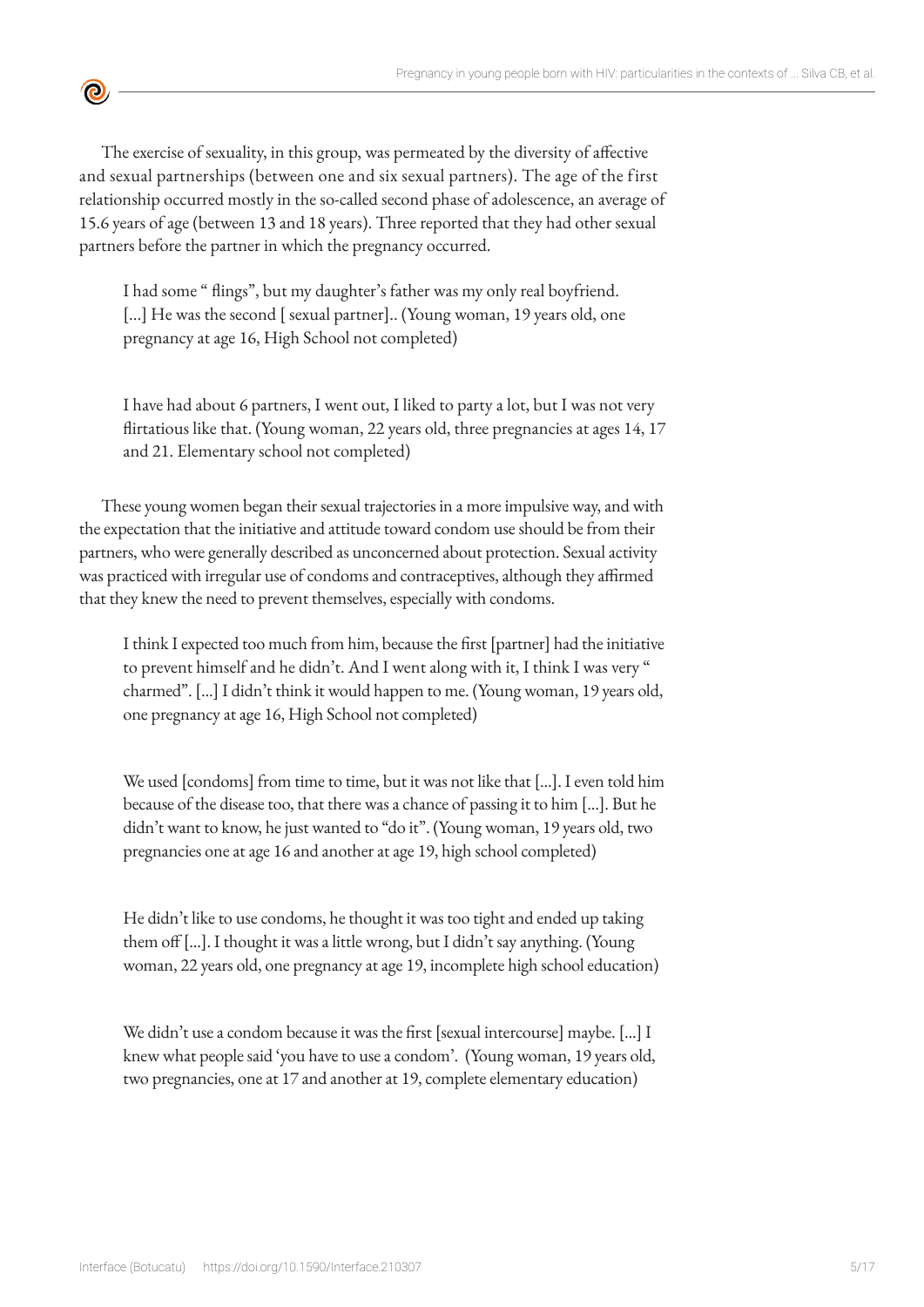Along with the difficulty of bargaining in favor of condom use, it was also evident the difficulty, and the delay, in communicating with partners about the clinical condition of HIV positivity, in general not having occurred before the beginning of sexual relations. Three of these young women reported that they only informed their partners after the pregnancy was confirmed. This communication is important in order to promote the couple's sexual and reproductive health, especially when the decision to suspend condom use is made.

 $\bullet$ 

Despite stating that they had some degree of awareness of the risks of unprotected sexual practices due to access to information, the difficulty of revealing living with HIV to the partner prevailed, most likely due to the stigma of the disease, fear of rejection or discrimination. Therefore, the adoption of self-care practices does not happen as a behavior in abstract, but rather, it is contextually constructed, inter-subjective, so that the domain of information, anxieties and fears may even clash.

At school they have these lectures that show how and why you have to use [condoms] [...]. In the health service they also showed [...] [doctor] said that we could not use it with a person, and he could have it and we could catch different viruses, even though it is the same disease [HIV]. [...] They also talked about other sexually transmitted diseases. (Young woman, 19 years old, one pregnancy at age 16, incomplete high school)

About condoms, we have a lot of people who talk about it. We hear about it, but we don't use it, right? (Young woman, 19 years old, two pregnancies one at age 16 and another at age 19, high school complete)

In high school they give the basics to give you a little warning [...] I would like a more complex explanation. (Young woman, 22 years old, one pregnancy at age 19, incomplete high school education)

Both the embarrassment in exposing their doubts or the fear of being morally reprimanded for the exercise of sexuality and the manifestation of reproductive desire, presented themselves as competitors to the performances, in the exercise of sexuality, guided by adequate information and clarifications obtained at school and in the health service.

I was embarrassed [...] these are things I learned by living. (Young woman, 19 years old, one pregnancy at age 16, incomplete high school)

I would have liked [to have had more conversations], even to be aware that the moment was not right to have a child. (Young woman, 19 years old, two pregnancies one at age 16 and another at age 19, high school complete)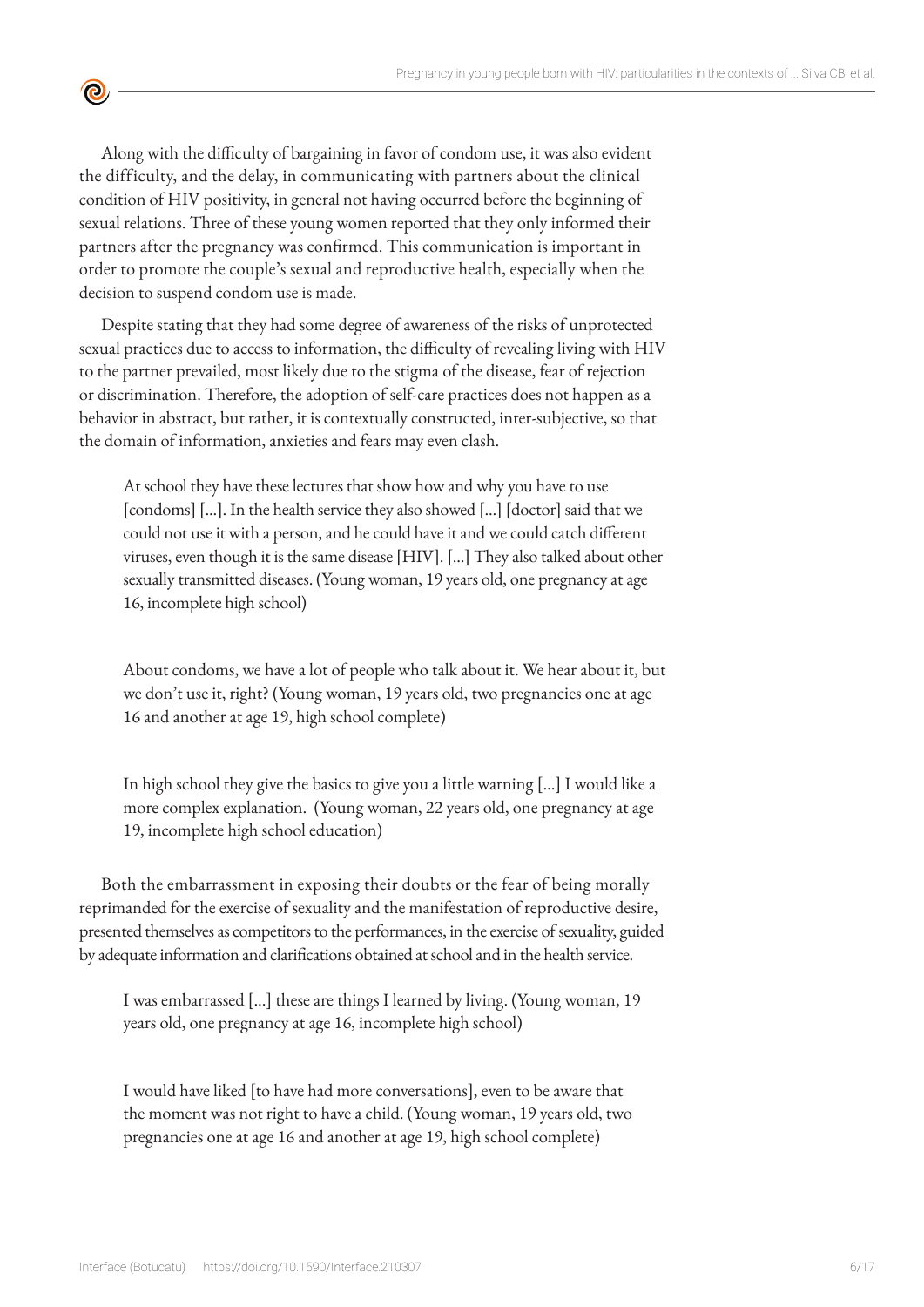I don't really like to talk about it. [...] We wanted to get pregnant [second pregnancy], they would just say you can't. I didn't want to hear that. I didn't want to hear that. (Young woman, 19 years old, two pregnancies, one at age 17 and another at age 19, complete elementary education)

<u>ල</u>

Most of the young women in this group stated that they did not plan their pregnancy, meaning it as an oversight. One young woman reported that her first pregnancy was motivated by the desire to be independent, to be "emancipated" from her family, but without planning how to do it. Secondary pregnancies were reported by two young women in a life context that allowed them to be planned.

I didn't take care of myself, I didn't use contraception, I thought it would never happen, just little girl thoughts. And then I got pregnant. It happened very fast. (Young woman, 19 years old, one pregnancy at age 16, incomplete high school)

We sometimes used condoms. [...] [in the third pregnancy] my husband wanted a child. (Young woman, 22 years old, three pregnancies at ages 14, 17 and 21. Elementary school incomplete)

We wanted to get married and my mother wouldn't let us. I think that's why I mostly rebelled, that I didn't take care of it properly. [...] then the baby came, when I didn't want it anymore [first pregnancy] [...] I found out I was pregnant and we had already separated [about the second pregnancy that was not planned] (Young woman, 19 years old, two pregnancies one at age 16 and another at age 19, high school completed)

#### **Desired pregnancy in the transition to adulthood**

This group is composed of four young women, ages 21, 22 and two, 23. Compared to the previous group, they had a higher level of education and family income; two quit their jobs to take care of their children, one continued working, and another did not work, therefore depending in general, on her partner's salary. All were orphans of both parents, having been raised by other family members; and one was in a shelter situation.

Pregnancies occurred at an average of 20 years of age (19, 20, and 21), and all the girls had only one pregnancy. Regarding marital status, all remained with their partners in a stable relationship.

The exercise of sexuality, in this group, was permeated by trajectories with less diversification of sexual partnerships (between one and two partners), being mostly in stable relationships with the current husband/partner. The first sexual relation occurred later, with an average of 17.7 years of age (at ages 17, 19 and 20; only one young woman reported initiation before age 15).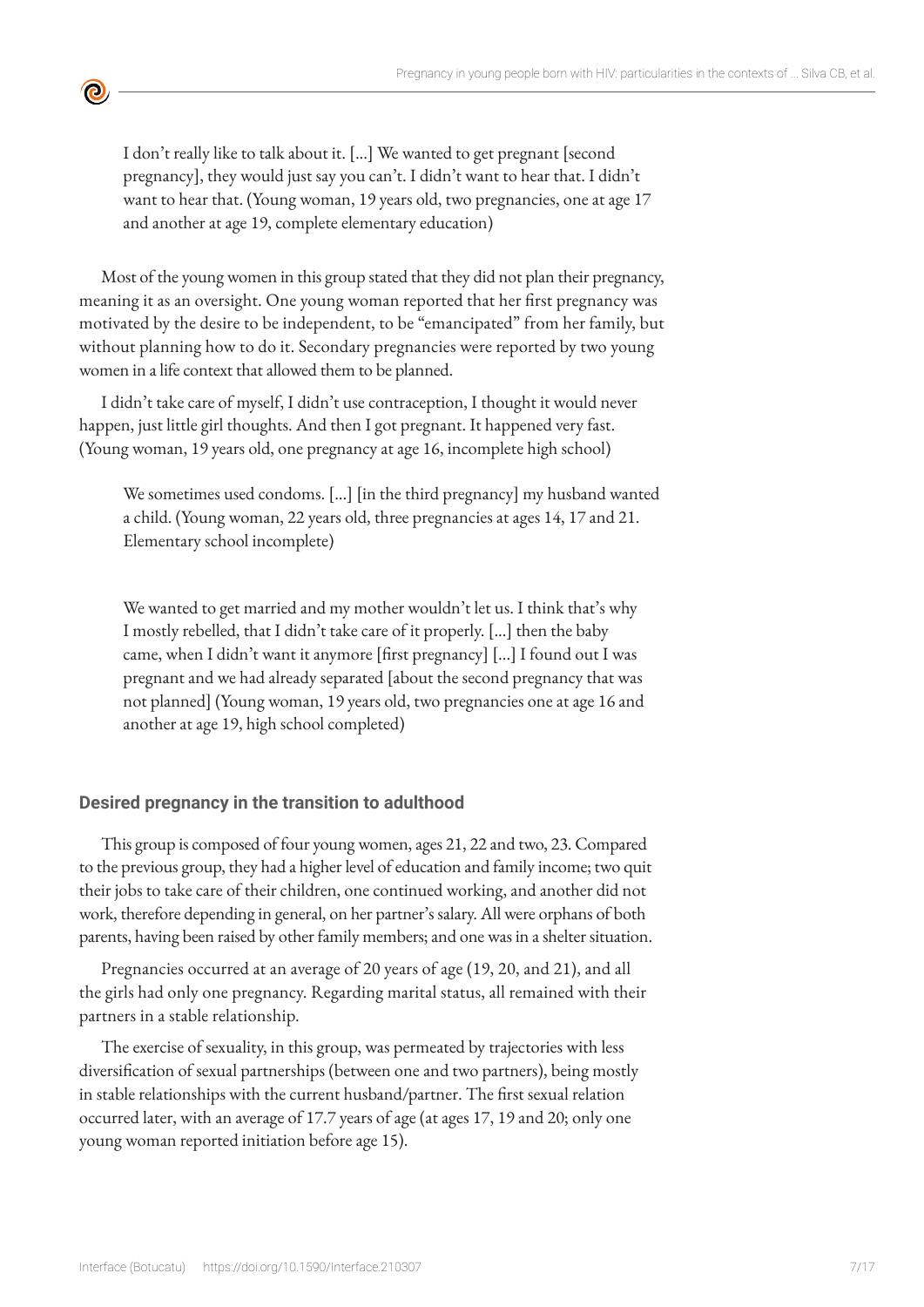

I started dating when I was only 19 [with my current husband]. My uncle joked with me that he was going to put me in a nun's school. (Young woman, 23 years old, one pregnancy at the age of 21, high school complete)

I went out with friends, but I wasn't a flirt. I never liked to stay with one or the other. [...] I had another partner before. [...] It was my second sexual partner. (Young woman, 22 years old, one pregnancy (at age 19) that resulted in a miscarriage, incomplete high school)

I had only one boyfriend before my husband, when I was 18, because my grandmother held me back a lot. I didn't go out, nothing like that. But the first [sexual] relationship was with my husband, when I was 20. (Young woman, 23 years old, one pregnancy at the age of 20, incomplete elementary education)

Sexual relations were practiced with more regular use of condoms and contraceptives than in the previous group. All partners were aware of their partners' HIV status prior to initiating sexual intercourse.

I always used a condom and took birth control too [before I got pregnant]. [...] My aunt, at school, the doctors also talked. (Young woman, 23 years old, a pregnancy at 21 years old, complete high school)

I knew how to prevent pregnancy; we got condoms at the health center, both him and me. I took the pill, and then I took an injection. (Young woman, 22 years old, a pregnancy at age 19 that resulted in miscarriage, incomplete high school)

As a source of access to information for the promotion of sexual and reproductive health, this group pointed to the school, the health service, but also family members and the media. However, they pointed out the need for more information, beyond the recommendation of condom use, but addressing conception and prophylaxis of vertical transmission in a more effective way.

The doctors talked to her, asked if she had a boyfriend, a flirt. They talked about the use of condoms, the pill, about having to take care of you. [...] at school they gave lectures [...] We see it in soap operas, in the newspaper, everywhere. (Young woman, 23 years old, one pregnancy at the age of 21, high school complete)

They [health professionals] talked about condoms, about having to take care of you to avoid passing it to another person, nothing beyond that. [...] Now I know [ways to prevent pregnancy], I already put implanon. (Young woman, 23 years old, one pregnancy at the age of 20, incomplete elementary education)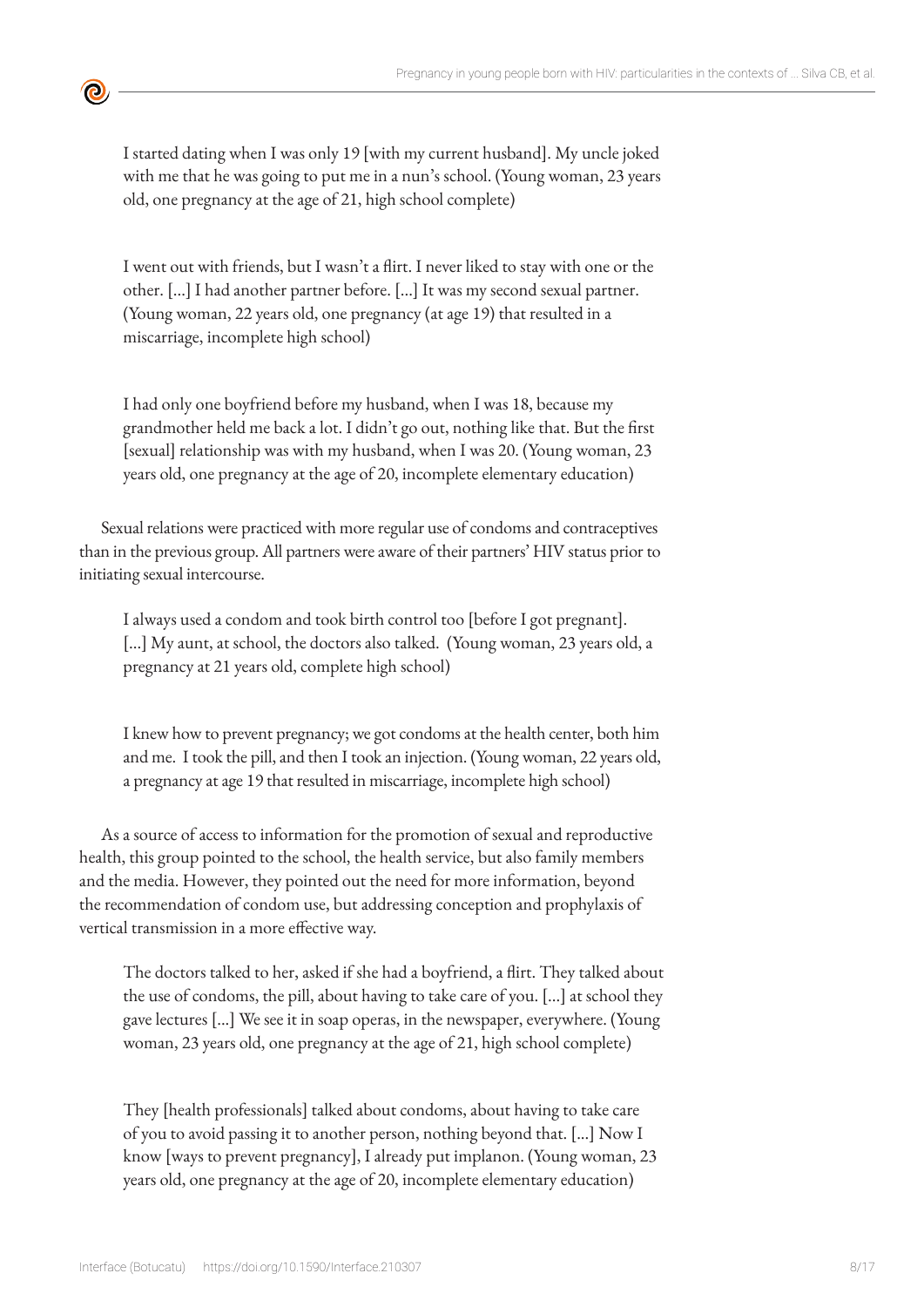I got to know after I grew up, that's when I started to ask. [...] I only knew after I talked [with a doctor] about how I could get pregnant. (Young woman, 21 years old, one pregnancy at the age of 20, incomplete high school)

It was identified in this group that the reproductive plans were made after the stable relationship was established, as a more reflected decision about pregnancy as part of the life projects, contemplating a shared desire of the couple. Despite this, only three participants reported having talked to a health professional about their desire. Positively, two young women carried out the reproductive planning accompanied by a health service.

I told the doctor [infectious disease specialist] that I wanted to get pregnant, she told me to make an appointment with the gynecologist to talk and plan the pregnancy, that I could have a child, do the treatment, but I only had an appointment for November and it was July. In November I was already pregnant. [...] My husband researched and saw that those who had undetectable viral load were not so likely to pass it, that one time they would not catch HIV and that my exams were great. [...] Then it ended up happening. (Young woman, 23 years old, one pregnancy at the age of 21, high school complete)

I used to take the pill, then I stopped because I wanted to get pregnant, but I wasn't planning, it was all very fast [suffered a miscarriage 3 years ago] [...] I already want another [child]. I talked to the doctor that I wanted to get pregnant, and now she gave me the break intervals, everything right, as it was supposed to get pregnant. I think it's important so that nothing goes wrong. (Young woman, 22 years old, one pregnancy at age 19 resulting in miscarriage, incomplete high school education)

I came to the doctor, he told me that I had to stop the injection and explained how I had to do it, he said I could keep trying, but I had to go to the health center [...] he [partner] had to take medication for 3 months to avoid becoming infected. (Young woman, 21 years old, one pregnancy at the age of 20, incomplete high school)

# **Discussion**

 $\bullet$ 

Two groups of young women with distinct profiles were evidenced, regarding the contexts of daily life, social determinants, and the exercise of sexuality, even though all the young women had, in common, living with HIV since birth. One group of young women experienced the unexpected pregnancy, when they had their first sexual experiences in a more "recreational" way, therefore, closer to what is called unplanned pregnancy, or unwanted pregnancy. In another group, the entrance in the reproductive life occurred as an expected fact of adult life, as part of the affirmation of the feminine identity, and the pregnancy could not be denominated as unwanted or unplanned.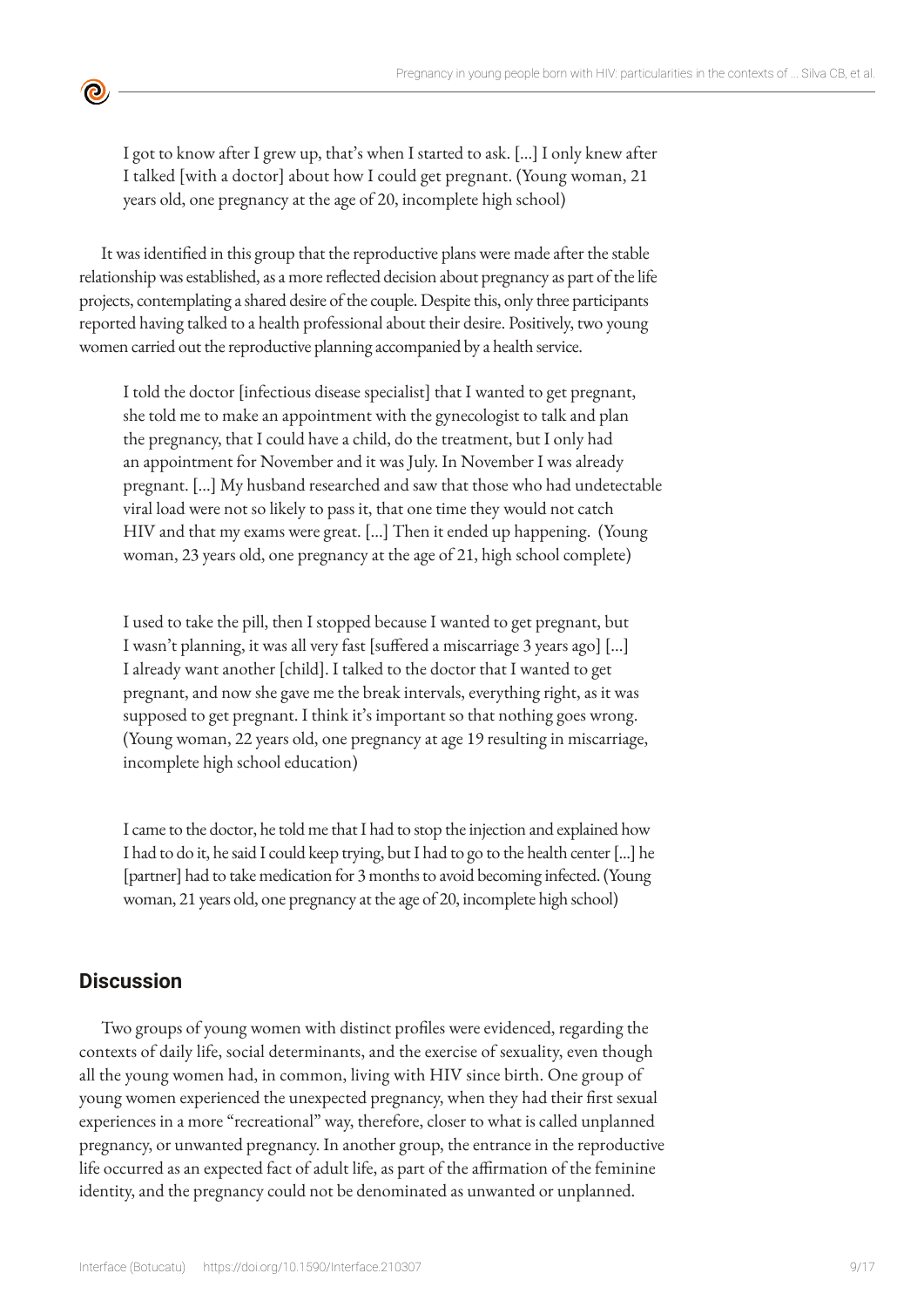Therefore, it is important to point out that the events in the reproductive sphere of the young women studied do not make them atypical; on the contrary, they follow the trend called the "youth pattern" of Brazilian national fertility - observed regionally, throughout the country<sup>10</sup>. That said, it is signaled that, although there are particularities in the production of vulnerability to an unplanned pregnancy, specific to the condition of being born and living with HIV of these young women, and of the health system that assists them for this clinical condition, these particularities, in isolation, are not enough to understand the issue listed.

 $\bullet$ 

Thus, it is necessary to analyze these particularities in the light of the demographic transformations that have been taking place in Brazil in the last decades, among those trends, the transition of fecundity<sup>10</sup>. The drop in overall fertility is represented especially by the decrease in women at middle and older ages in the reproductive period, when compared to the fertility of adolescents and youth. Although the country shows an important decline in the fertility of adolescents and young people from the year 2000 on, the rates are high and significantly higher compared to the world rate, and even the Latin American rate with other countries<sup>11</sup>, this shows that there is still a long way to go when it comes to preventing unplanned pregnancies at an early age.

This contextualization in relation to the results of the study is relevant, since it contributes to dispelling the misconception that the condition of living with HIV is the determining aspect in the production of vulnerability to an unplanned pregnancy among the young women surveyed. Fertility concentrated in the youngest ages, whether planned or unplanned, encompasses psychological, social, cultural, economic and political elements that are articulated in a procedural and complex causality that goes beyond the condition of living with HIV, and the health care that they access, or not, in the specialized services offered by the national HIV policy<sup>10</sup>.

In this way, the experiences of sexuality and reproduction should be understood in a dynamic and processual way, according to human development, episodes throughout life and contexts of sociability and socialization. This refers back to gender scripts, in which social standards are established in ways that promote or hinder female empowerment around personal motivations/desires, respect for the right to choose, and the search for resources to prevent and protect sexual and reproductive health<sup>12</sup>. These scripts can be incorporated by the young woman born with HIV in a less critical or resigned way, depending on socio-educational processes and daily experiences.

In the trajectories of the participants, there were scenes that highlighted the vulnerability to unprotected sexual activities, especially in the adolescent phase, when there was a greater tendency to delegate condom use to partners, in a relationship of less empowerment

In the first group of young people, who began their sexual lives earlier and in a more experimental context, less committed and less planned, we can identify the attitude of waiting for the male initiative or giving in to the partner's will in unprotected sexual intercourse.

This attitude reveals the barriers in the process of bargaining the use of condom and announces the sociocultural construction of women's role in affective relationships under the gender stereotypes<sup>13</sup> of passivity, delegation of decisions, trust and submission, permeated by the fear of displeasing or losing the partner. The absence of dialogue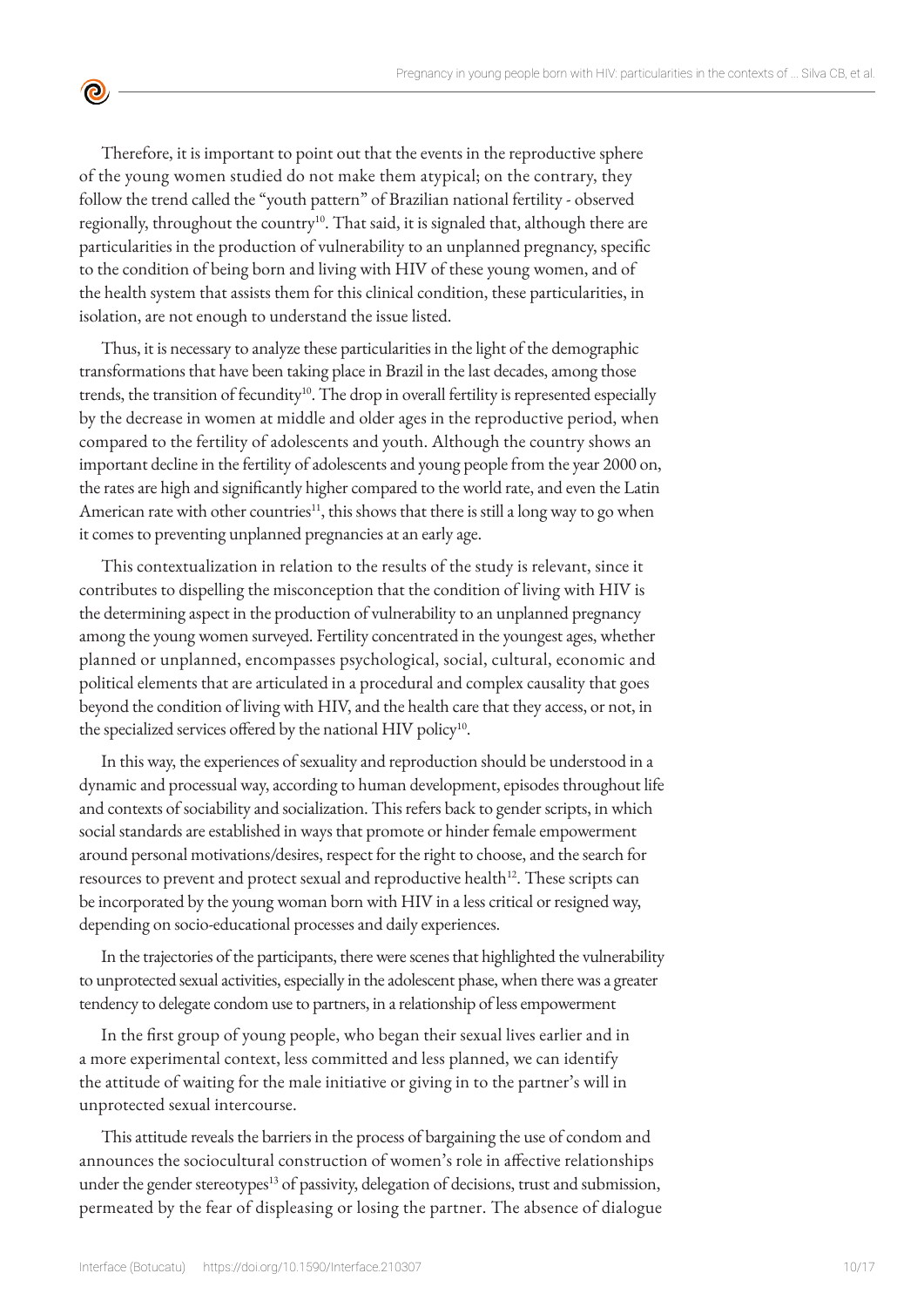and negotiation creates a scenario of silence that limits actions and exposes them to the risk of STIs, an unplanned pregnancy, and the curtailment of their rights to choose<sup>13</sup>. This behavioral pattern is present in adolescent girls in general, and becomes particularly serious in the context where HIV is known to exist, that despite recognizing the importance of avoiding reinfection and/or the risk of partner infection, this was subjectively second-guessed by them, and sometimes by the partner himself, when aware of the partner's HIV-positive status.

 $\bullet$ 

Thus, this group of aspects configured in this group the experience of a fortuitous, unplanned and unthought-of pregnancy. If on the one hand, the peer group in adolescence pressures them to experience sexuality; on the other hand, there is family/social repression when pregnancy occurs. Behind an apparent liberality, there is often a rigid and punitive morality when family values are transgressed<sup>14</sup>.

It is noteworthy that there is negligence at the programmatic level, by the structured services, so that the fertility rates decrease in adolescence and youth (when unwanted). The particularity of living with HIV constitutes an aggravating element in the production of vulnerability in sexual and reproductive health, due to the fact that it affects these young women with more intensified social disapproval, and moralizing stance, setting up a violation of their rights.<sup>2</sup> Although professionals are more tolerant of pregnancy in the context of HIV, there is still discrimination and discouragement, which contribute to the omission of desires and decisions<sup>15</sup>.

The second group shows that some of these young women had already entered a young-adult life, in which the affective and sexual relationship occurred later and with greater stability, even sometimes being encouraged by a more restrictive upbringing in sociability and sexuality. Disciplinary discourses under the gender approach in the upbringing and education of young girls directly interfere in the building of their identity and in the libertarian or restrictive posture they will assume in their sexual and reproductive exercise<sup>12</sup>.

The pregnancy in this group occurred in the context of stable relationships and was planned by the couple. In this way, to label pregnancy in youth as necessarily unwanted or precocious is mistaken, because many plan it and get pregnant by their own desire<sup>16</sup>. Reproductive desire occurs, as it does in young women who do not have this health condition, and it sometimes stems from the valorization of women in society and focuses on a change in social status<sup>17</sup>.

The STI and/or pregnancy preventive behaviors are consolidated through the informed decision and the possibility of practicing safe sex<sup>18</sup>, and that knowledge does not necessarily predispose to behavior change, because it can compete with norms, values and representations that conform the intersubjectivity. This approach is postulated in a dialogical context that elucidates the psychosocial dimension of the lives of young women, in which they can participate in care as conscious protagonists, subjects of rights and duties<sup>6</sup>.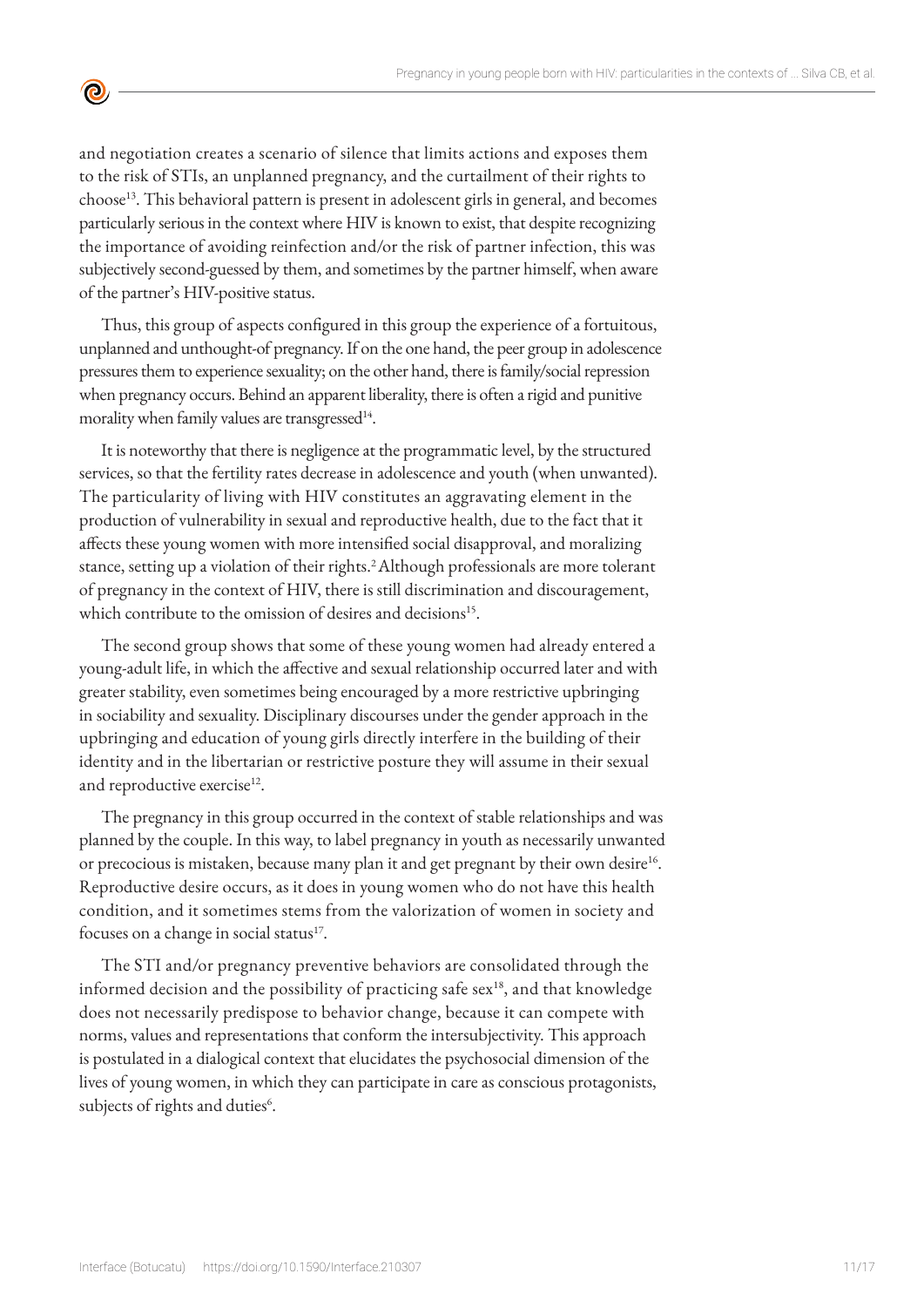From this perspective, it was evident that the access to information about sexual and reproductive health, in both groups, was superficial and sporadic, focusing on the biological dimension and on the normative recommendation of condom use. This indicates the importance of addressing the issue continuously, gradually and transversally, throughout clinical follow-up, growth and development, in order to build healthy and safe practices. Interventions and dialogues are needed that allow the decoding of normative patterns and sociocultural influences on personal experiences, thus achieving a more comprehensive care, which covers the psychosocial dimension<sup>9</sup>, that is, daily life and projects of happiness and life, moving towards the realization of sexual and reproductive rights as human rights<sup>19</sup>.

 $\bullet$ 

The social avoidance of dialogue about sexuality both in the family environment and in health services, sometimes due to difficulties of the family members and professionals themselves to discuss it<sup>16</sup>, contributes to the production of insecurity and shame in approaching the subject by young women. In the context of the HIV seropositive experience there is an additional condition of silencing, resulting from the fear of stimulating the risk of transmission or reinfection of the virus.

However, young women aspire for more detailed information that relates to the scientific and technological advances of HIV in the dilemmas they face. Regular meetings between professionals and young people can enable the building of bonds of trust and acquire potential "windows of opportunity<sup>20</sup>. to address these issues<sup>21</sup>. Moreover, the expansion of methods available in the network of services (contraceptive methods, assisted reproduction, treatment as prevention), can help reducing the incidence of the epidemic and consolidate sexual and reproductive rights, especially if based on prevention strategies<sup>22</sup> appropriate to the context of life. It is also imperative to recognize primary care, in large part through the Family Health Strategy, as a space with the potential to increase health promotion for adolescents and young people, by defining their attributions in the context of HIV and strengthening the capacity for communication between services<sup>22</sup>.

Early motherhood, especially in the face of social inequalities, increases the chances of school dropout, losing training and professional inclusion, in addition to socioeconomic and family/partner implications, and may cause frustration, dissatisfaction, and lack of life perspective. In the context of HIV, the clinical context and the risk of illness of those involved are added, making the involvement of society, family and health professionals essential for effective care to this population<sup>21</sup>, so that young women can manage their treatment and a "safe" sexuality<sup>23</sup>.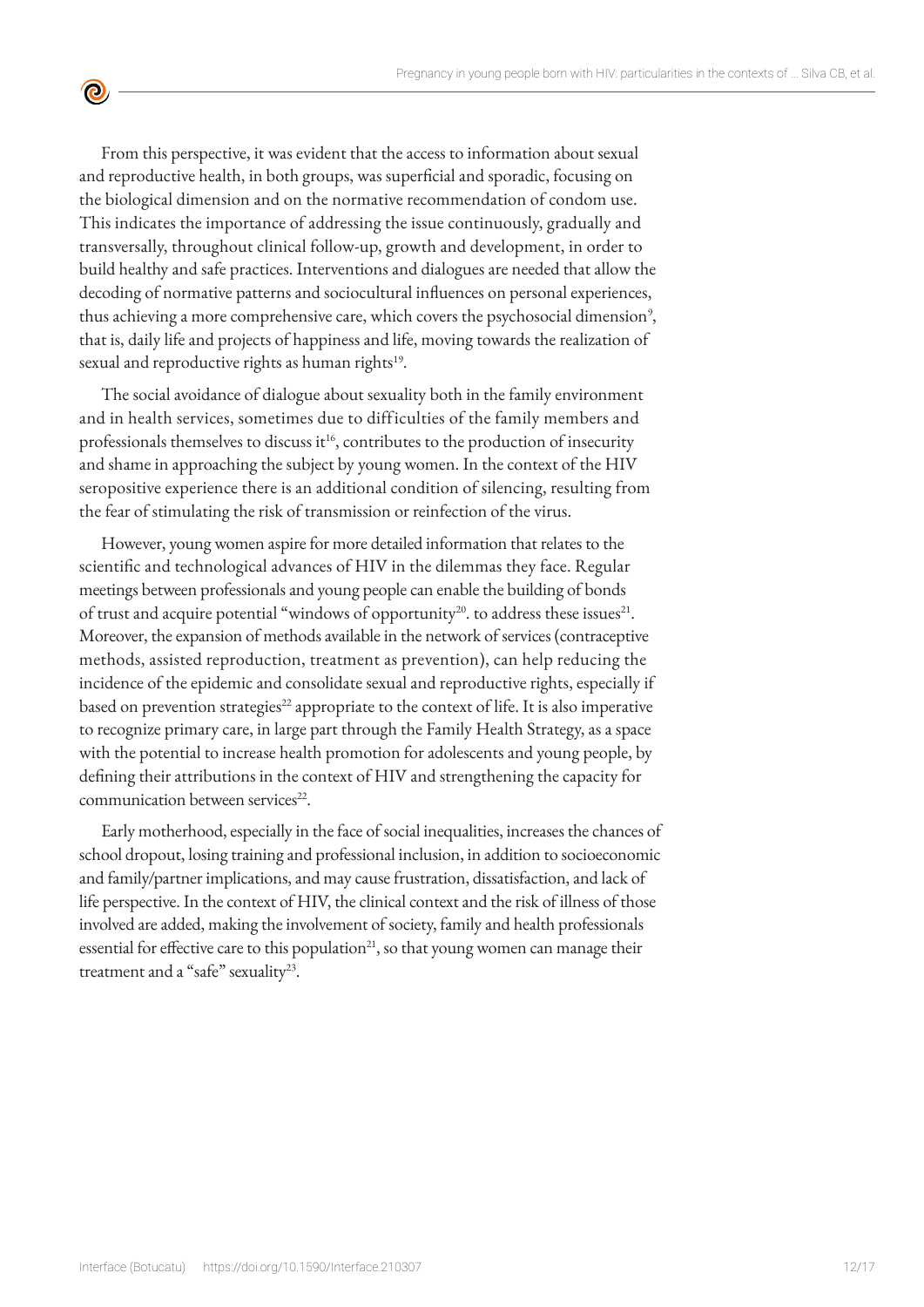# **Final remarks**

**©** 

By understanding the way how young women born with HIV deal with the exercise of their sexuality and with the occurrence of pregnancy, it is reinforced that pregnancy in this population does not differ, in general, from the context without the presence of HIV, in which emerge the elements highlighted in the configuration of vulnerability to unplanned pregnancy in youth, in which act synergistically in addition to structural socioeconomic issues, the submission to social norms and asymmetrical gender relations, the lack of access to information, sex education and comprehensive health. The HIV positive condition is followed in this context by a greater social silencing in sex education, for fear of stimulating sexual activity in the presence of STIs, in order to stop the chain of transmission. Thus, it is essential that the care offered includes not only the "more typical" aspects of the age phase, but also those arising from the HIV-positive condition - exposure to stigma/discrimination and social disapproval regarding the exercise of sexuality and reproduction - in intersectionality with other social markers that produce inequalities and inequities.

This identification of social markers in the analysis of vulnerabilities in the exercise of sexuality and reproduction in the context of HIV helps to overcome simplistic understandings of pregnancy in adolescence/youth, which tend to be restricted to individualizing explanations and accusations of irresponsibility and immaturity. The complex synergy of social and programmatic aspects that express themselves at the individual level of personal trajectories is elucidated. This perspective contributes to the management of elements that could subsidize the performance of health professionals, with more adequate and efficient health intervention initiatives attending to sexual and reproductive demands, about the best time, resources and compatible actions, whether in the family, social environment or health services. It is considered that the absence of sexual education and of acceptance of reproductive desires results in vulnerability to unplanned pregnancy or to a pregnancy about which little thought was given before its discovery.

Since this is a study carried out in a single health service, the results may have some limitations due to its specificities. However, the trends of the results suggest issues for other investigations, as well as contribute to the improvement of health care and public policies for the sexual and reproductive rights of girls who were born with HIV.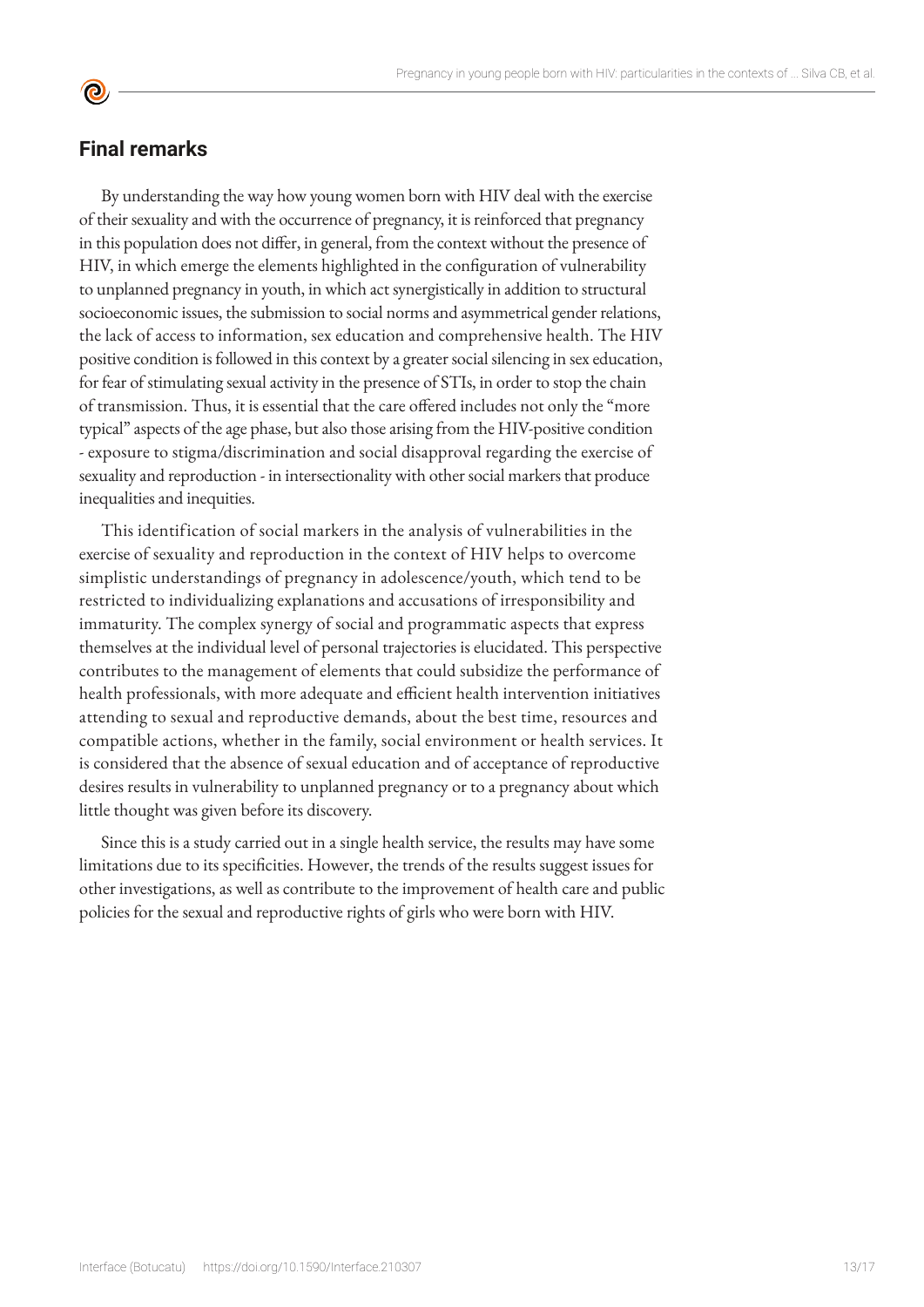# Affiliation

**©** 

(d) Departamento de Enfermagem, Universidade Federal da Fronteira Sul. Chapecó, SC, Brasil.

(e) Departamento de Enfermagem, Universidade Federal de Santa Maria. Santa Maria, RS, Brasil.

# Authors' contribution

All authors actively participated in all stages of preparing the manuscript.

### Funding

This work was carried out with the support of the Coordination for the Improvement of Higher Education Personnel - (Coordenação de Aperfeiçoamento de Pessoal de Nível Superior) - Brazil (Capes) - Funding Code 001.

#### Conflict of interest

The authors have no conflict of interest to declare.

#### Copyright

This article is distributed under the terms of the Creative Commons Attribution 4.0 International License, BY type (https://creativecommons.org/licenses/by/4.0/deed.en).

Ce BY

**Editor** Ana Flávia Pires Lucas D'Oliveira **Associated editor** Dulce Aurélia de Souza Ferraz

**Translator** Félix Héctor Rígoli

**Submitted on** 05/10/21 **Approved on** 11/19/21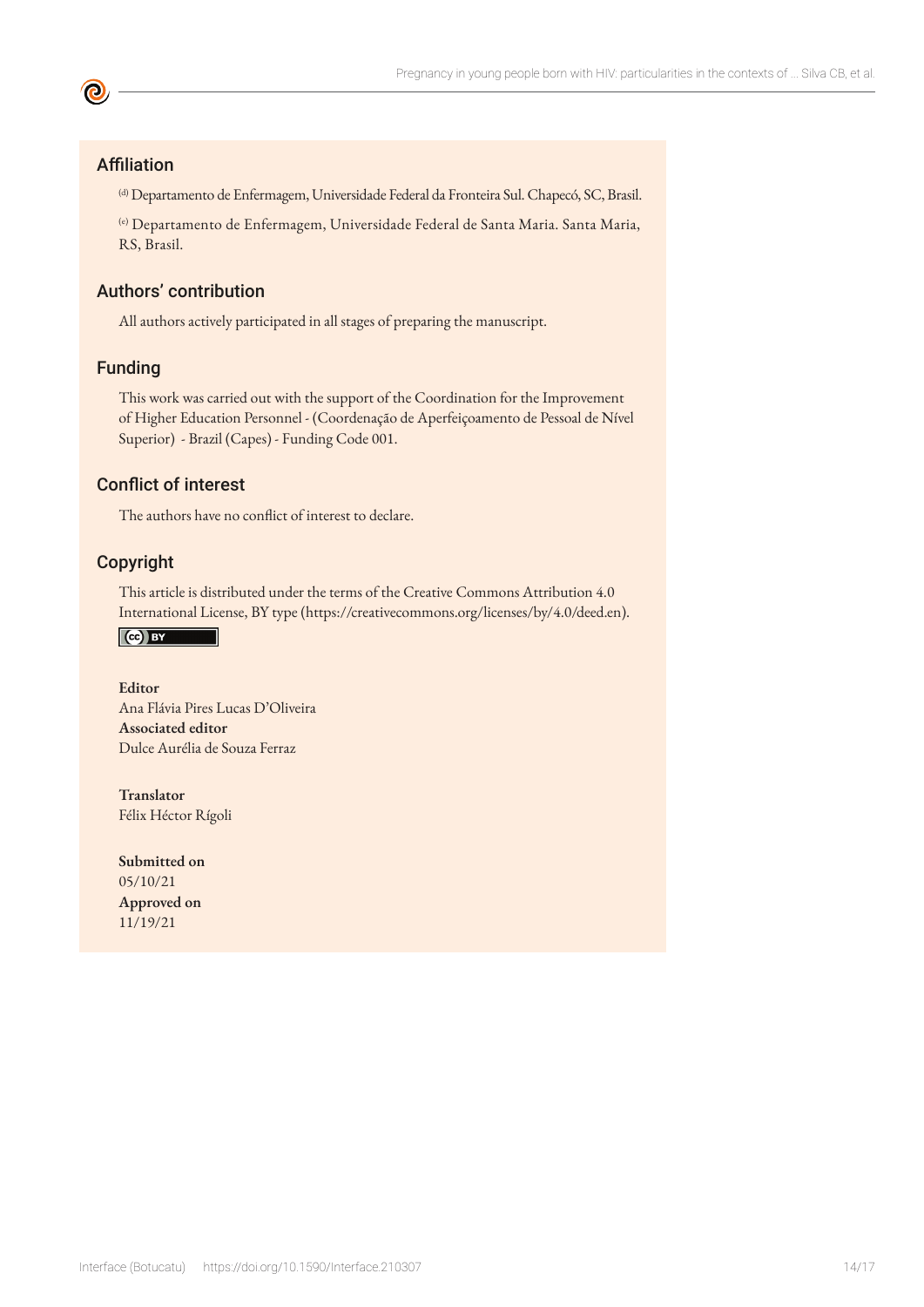# **References**

- 1. Zihlmann KF, Alvarenga AT. Que desejo é esse? Decisões reprodutivas entre mulheres vivendo com HIV/Aids sob o olhar da psicanálise. Saude Soc. 2015; 24(2):633-45. Doi: https://doi.org/10.1590/S0104-12902015000200019.
- 2. Villela WV, Barbosa RM. Trajetórias de mulheres vivendo com HIV/aids no Brasil. Avanços e permanências da resposta à epidemia. Cienc Saude Colet. 2017; 22(1):87- 96. Doi: https://doi.org/10.1590/1413-81232017221.14222016.
- 3. Mollinar ABP, Pereira IPC, Araújo JSF, Smith JSR, Guerra MCA, Mendonça MHR. Qualidade de vida de jovens vivendo com HIV, no Brasil, por transmissão vertical: uma revisão de literatura. Braz J Health Rev. 2020; 3(4):9165-84. Doi: https://doi. org/10.34119/bjhrv3n4-157.
- 4. Silva DAC. Considerações acerca dos direitos sexuais e reprodutivos de jovens que nasceram com HIV em tratamento em um ambulatório especializado em HIV/Aids na cidade de São Paulo [dissertação]. São Paulo: Secretaria de Estado da Saúde de São Paulo; 2014.
- 5. Brabo TSAM, Silva MEF, Maciel TS. Gênero, sexualidades e educação: cenário das políticas educacionais sobre os direitos sexuais e reprodutivos de jovens e adolescentes. Praxis Educ. 2020; 15:e2013397.
- 6. Paiva VSF, Ayres JRCM, Segurado AC, Lacerda R, Silva NG, Silva MH, et al. A sexualidade de adolescentes vivendo com HIV: direitos e desafios para o cuidado. Cienc Saude Colet. 2011; 16(10):4199-210. Doi: http://dx.doi.org/10.1590/S1413- 81232011001100025.
- 7. Parcero SMJ, Coelho EAC, Almeida MS, Almeida MS, Nascimento ER. Características do relacionamento entre a mulher e seu parceiro na ocorrência de gravidez não planejada. Rev Baiana Enferm. 2017; 31(2):e17332. Doi: http://dx.doi.org/10.18471/rbe.v31i2.17332.
- 8. Ayres JR, Paiva V, França Junior I. Conceitos e práticas de prevenção: da história natural da doença ao quadro da vulnerabilidade e direitos humanos. In: Paiva V, Ayres JR, Buchalla CM, organizadores. Vulnerabilidade e direitos humanos. Prevenção e promoção da saúde: da doença à cidadania. Curitiba: Juruá; 2012. v. 1, p. 71-94.
- 9. Paiva VSF. Dimensão psicossocial do cuidado. In: Paiva V, Ayres JR, Buchalla CM, organizadores. Vulnerabilidade e direitos humanos. Prevenção e promoção da saúde: da doença à cidadania. Curitiba: Juruá; 2012. v. 2, p. 41-72.
- 10. Gonçalves GQ, Carvalho JAM, Wong LLR, Turra CM. A transição da fecundidade no Brasil ao longo do século XX – uma perspectiva regional. Rev Bras Estud Popul. 2019; 36:e0098.
- 11. Organização Pan-Americana da Saúde. Saúde nas Américas+, Edição de 2017. Resumo do panorama regional e perfil do Brasil. Washington, DC: OPAS; 2017.
- 12. Sehnem GD, Pedro ENR, Ressel LB, Vasquez MED. Adolescentes que vivem com HIV/aids: experiências de sexualidade. Rev Gaucha Enferm. 2018; 39:e2017-0194. Doi: https://doi.org/10.1590/1983-1447.2018.2017-0194.
- 13. Cabral CS, Brandão ER. Gravidez na adolescência, iniciação sexual e gênero: perspectivas em disputa. Cad Saude Publica. 2020; 36(8):e00029420. Doi: http:// dx.doi.org/10.1590/0102-311x00029420.
- 14. Vieira EM, Bousquat A, Barros CRS, Alves MCGP. Gravidez na adolescência e transição para a vida adulta em jovens usuárias do SUS. Rev Saude Publica. 2017; 51(25):1-11. Doi: https://doi.org/10.1590/s1518-8787.2017051006528.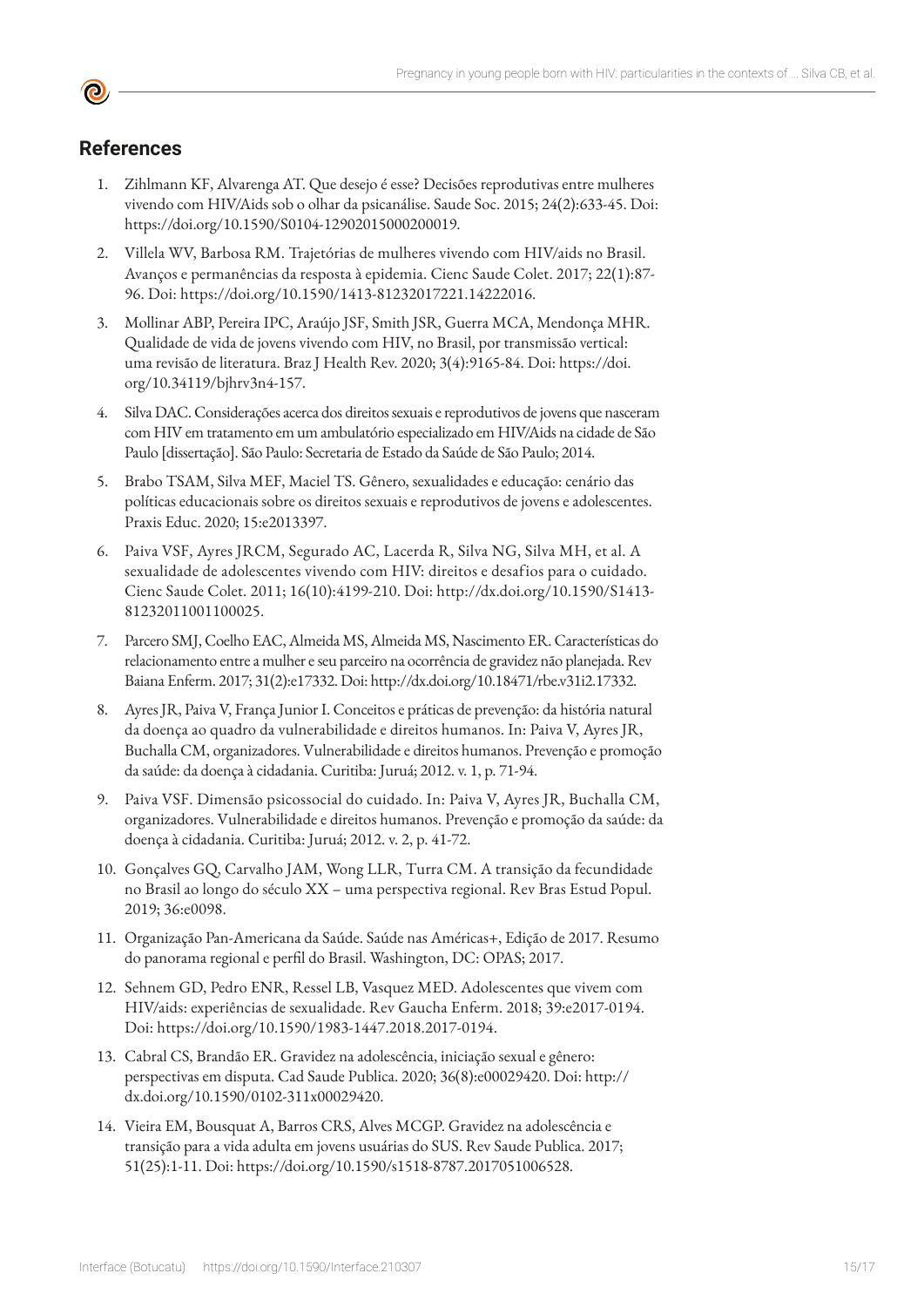15. Hamzah L, Hamlyn E. Sexual and reproductive health in HIV-positive adolescents. Curr Opin HIV AIDS. 2018; 13(3):230-5. Doi: 10.1097/COH.0000000000000456.

 $\mathbf{e}$ 

- 16. Corrêa ACL, Alves CN, Meincke SMK, Soares MC, Bueno MEN, Fernandes RFM. Maternidade na adolescência: motivos para planejá-la. Rev Enferm UFPE. 2017; 11(5):1776-82.
- 17. Nascimento L, Contim CLV, Arantes EO, Dias IMAV, Siqueira LP, Santos MMC, et al. Ser mãe e portadora do HIV: dualidade que permeia o risco da transmissão vertical. Rev Enferm UERJ. 2015; 23(3):401-6. Doi: https://doi.org/10.12957/reuerj.2015.3849.
- 18. Gomez-Suarez M, Mello MB, Gonzalez MA, Ghidinelli M, Perez F. Access to sexual and reproductive health services for women living with HIV in Latin America and the Caribbean: systematic review of the literature. J Int AIDS Soc. 2019; 22(4):e25273. Doi: https://doi.org/10.1002/jia2.25273.
- 19. Galano E, Turato ER, Delmasc P, Côtéd J, Gouvea AFTB, Succi RCM, et al. Vivências dos adolescentes soropositivos para HIV/Aids: estudo qualitativo. Rev Paul Pediatr. 2016; 34(2):171-7. Doi: https://doi.org/10.1016/j.rppede.2015.08.019.
- 20. Bellenzani R. Prevenção às DST/HIV e promoção da saúde sexual: como os direitos sexuais e reprodutivos podem orientar a Estratégia Saúde da Família? In: Paiva V, Calazans G, Segurado A, organizadores. Coletânea: vulnerabilidade e direitos humanos. 2a ed. Curitiba: Juruá; 2012. p. 241-73.
- 21. Rodrigues LS, Silva MVO, Gomes MAV. Gravidez na adolescência: suas implicações na adolescência, na família e na escola. Rev Educ Emancipação. 2019; 12(2):228-52. Doi: http://dx.doi.org/10.18764/2358-4319.v12n2p228-252.
- 22. Silva CB, Paula CC, Volmer C, Brum CN, Schimith MD, Padoin SMM. Cuidados desenvolvidos às pessoas com HIV/AIDS na atenção primária à saúde: revisão integrativa. Enferm Comunitaria [Internet]. 2017 [citado 2 Maio 2021]; 13. Disponível em: http:// www.index-f.com/comunitaria/v13/e10745p.php
- 23. Cunha CC. Configurações e reconfigurações do movimento de jovens vivendo com HIV/AIDS no Brasil: identidades e prevenções em jogo. Sexual Salud Soc. 2018; (29):294-312. Doi: https://doi.org/10.1590/1984-6487.sess.2018.29.14.a.